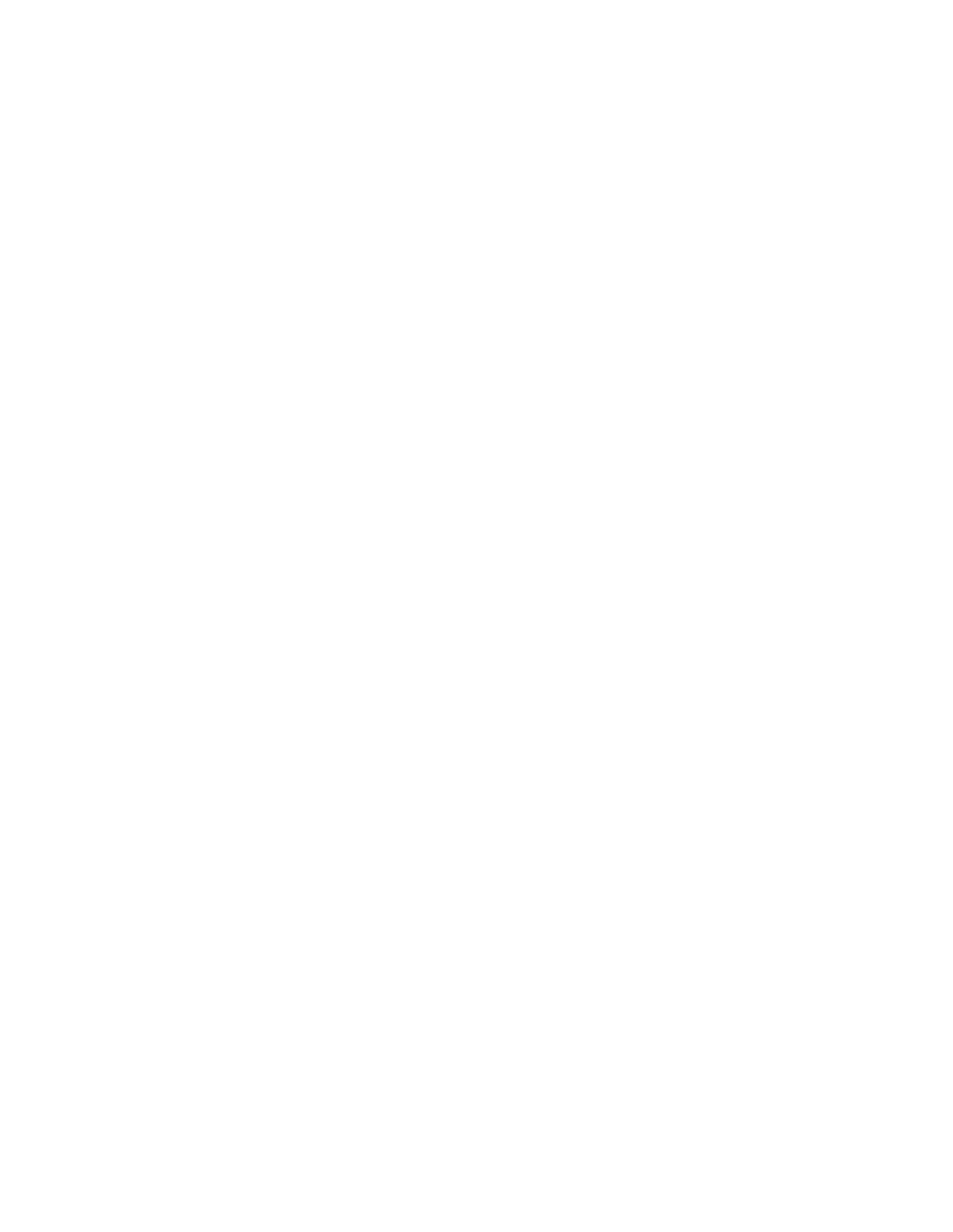## **RATES OF MORTALITY**

#### **Post-Retirement Mortality Rates**

Since the Fund has minimal post-retirement mortality experience, we recommend that the rates of post-retirement mortality be revised to the same mortality tables used for the Employees' Retirement System of Georgia. We believe the new Pub-2010 tables would be a good choice and we recommend changing the mortality basis for JRS so that all ERS plans can share a common family of tables. We also recommend the most recent mortality improvement scale, MP-2019, be used to anticipate future mortality improvements in the valuation process through at least the next experience study.

**Therefore, our recommended mortality assumption for service retirees is based on the Pub-2010 healthy annuitant tables, with adjustments as outlined below to better fit actual experience, projected generationally with the MP-2019 scale.**

|                            | <b>Membership</b> | Set Forward $(+)/$        |                            |
|----------------------------|-------------------|---------------------------|----------------------------|
| <b>Group</b>               | <b>Table</b>      | Setback (-)               | <b>Adjustment to Rates</b> |
| <b>Service Retirees</b>    | General           | Male: $+1$ , Female: $+1$ | Male: 105%, Female: 108%   |
| <b>Beneficiaries</b>       | General           | Male: $+2$ , Female: $+2$ | Male: 106%, Female: 105%   |
| <b>Disability Retirees</b> | General           | Male: $-3$ , Female: 0    | Male: 103%, Female: 106%   |

## **Pre-Retirement Mortality**

Since the Fund has minimal pre-retirement mortality experience, we recommend that the rates of mortality in active service for both males and females be changed to the same mortality table that is used for the Employees' Retirement Fund of Georgia. The recommended table is the Pub-2010 General Employee Table, with no adjustments, projected generationally with the MP-2019 scale.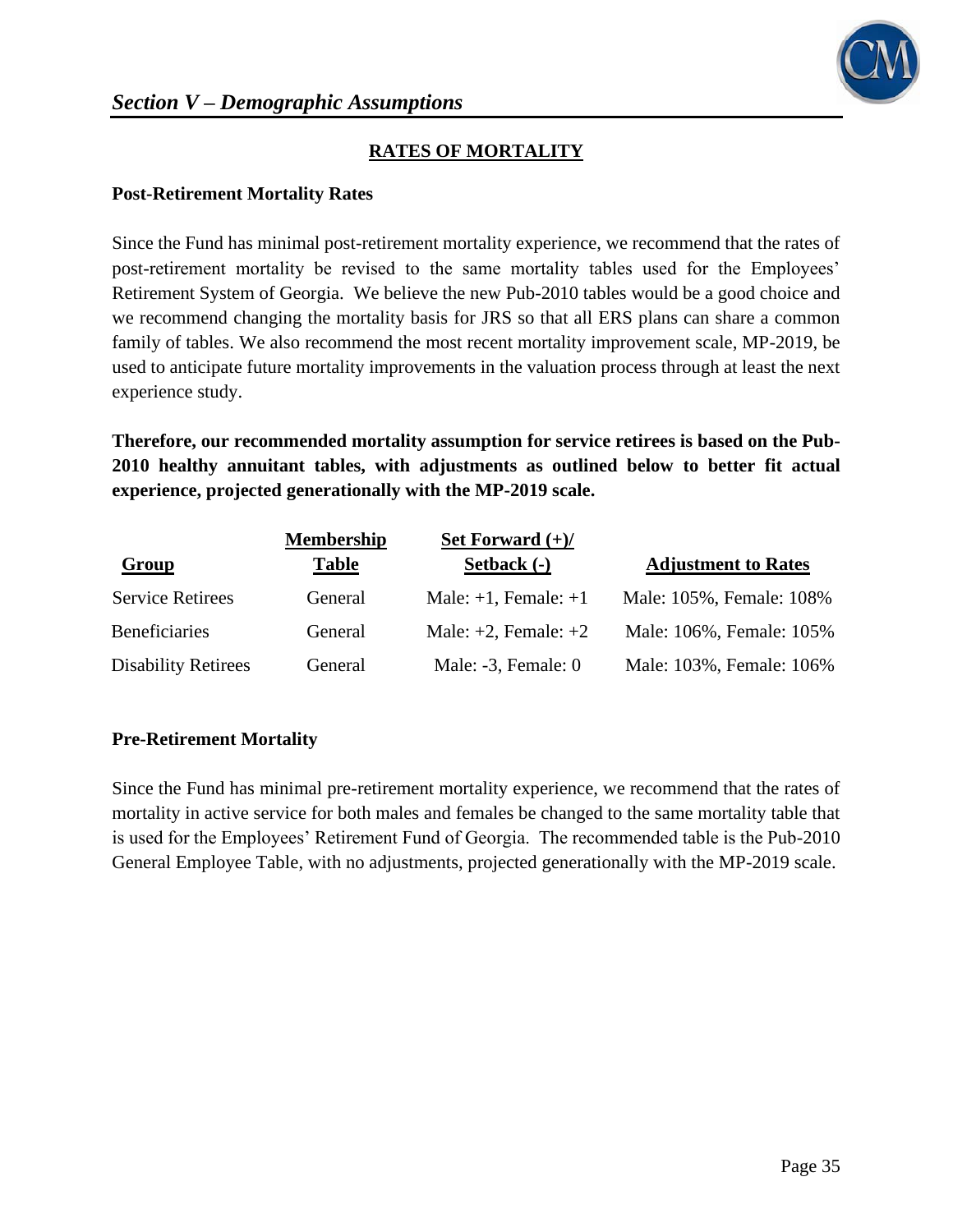

### **RATES OF SALARY INCREASE**

## **COMPARISON OF ACTUAL AND EXPECTED RATES OF SALARY INCREASE OF ACTIVE MEMBERS**

| <b>RATES OF SALARY INCREASE</b> |                      |                 |       |  |  |
|---------------------------------|----------------------|-----------------|-------|--|--|
| <b>CENTRAL</b>                  | <b>CURRENT RATES</b> |                 |       |  |  |
| <b>AGE OF</b><br><b>GROUP</b>   | <b>Actual</b>        | <b>Expected</b> |       |  |  |
| 30                              | 3.39%                | 4.50%           | 0.752 |  |  |
| 35                              | 3.35%                | 4.50%           | 0.744 |  |  |
| 40                              | 2.66%                | 4.50%           | 0.591 |  |  |
| 45                              | 3.51%                | 4.50%           | 0.780 |  |  |
| 50                              | 2.80%                | 4.50%           | 0.623 |  |  |
| 55                              | 2.28%                | 4.50%           | 0.507 |  |  |
| 60                              | 2.59%                | 4.50%           | 0.576 |  |  |
| 65                              | 2.59%                | 4.50%           | 0.576 |  |  |
| $68 \& 0$ ver                   | 2.58%                | 4.50%           | 0.572 |  |  |
| <b>TOTAL</b>                    | 2.70%                | 4.50%           | 0.600 |  |  |

The current annual assumed rate of salary increases of 4.50% per year at all ages was significantly greater than the actual rates of increase averaged over the study period in all age categories. We recommend a change to the long-term current salary increase assumption.

Earlier in this report, we recommended using a 3.00% wage inflation assumption (2.50% price inflation and 0.50% real wage growth). The merit scale will be added to the applicable wage inflation assumption to develop the total individual salary increase assumption.

We also recommend a reduction in the merit scale for JRS from 1.25% to 0.75% to better match the experience of the Plan. Therefore, the total individual salary increase assumption will decrease from 4.50% to 3.75%. This recommended rate is still higher than the actual rates of salary increase observed in the 5-year experience study, but it leaves some margin of conservatism.

The following graph show a comparison of the present, actual, and proposed rates of salary increase.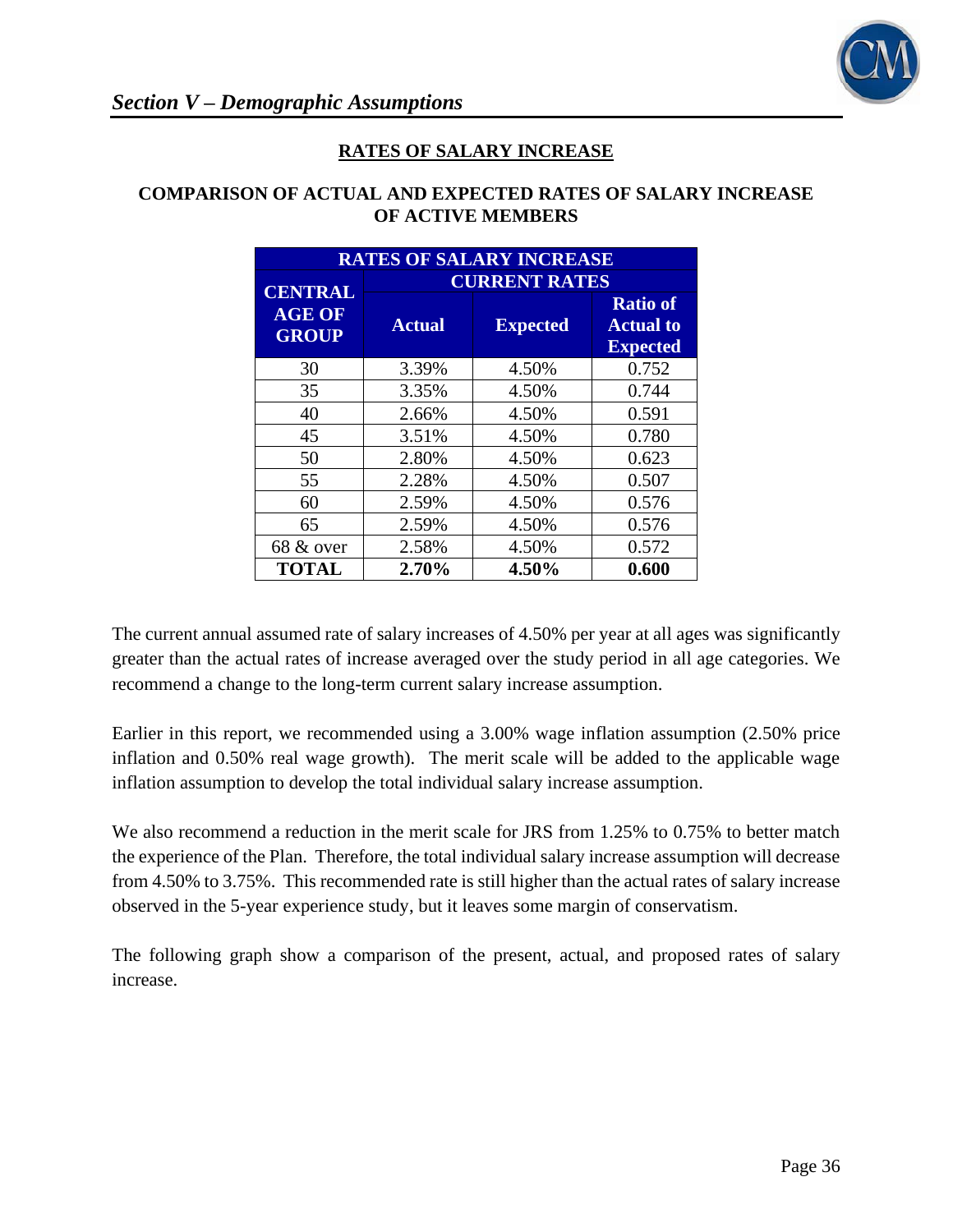

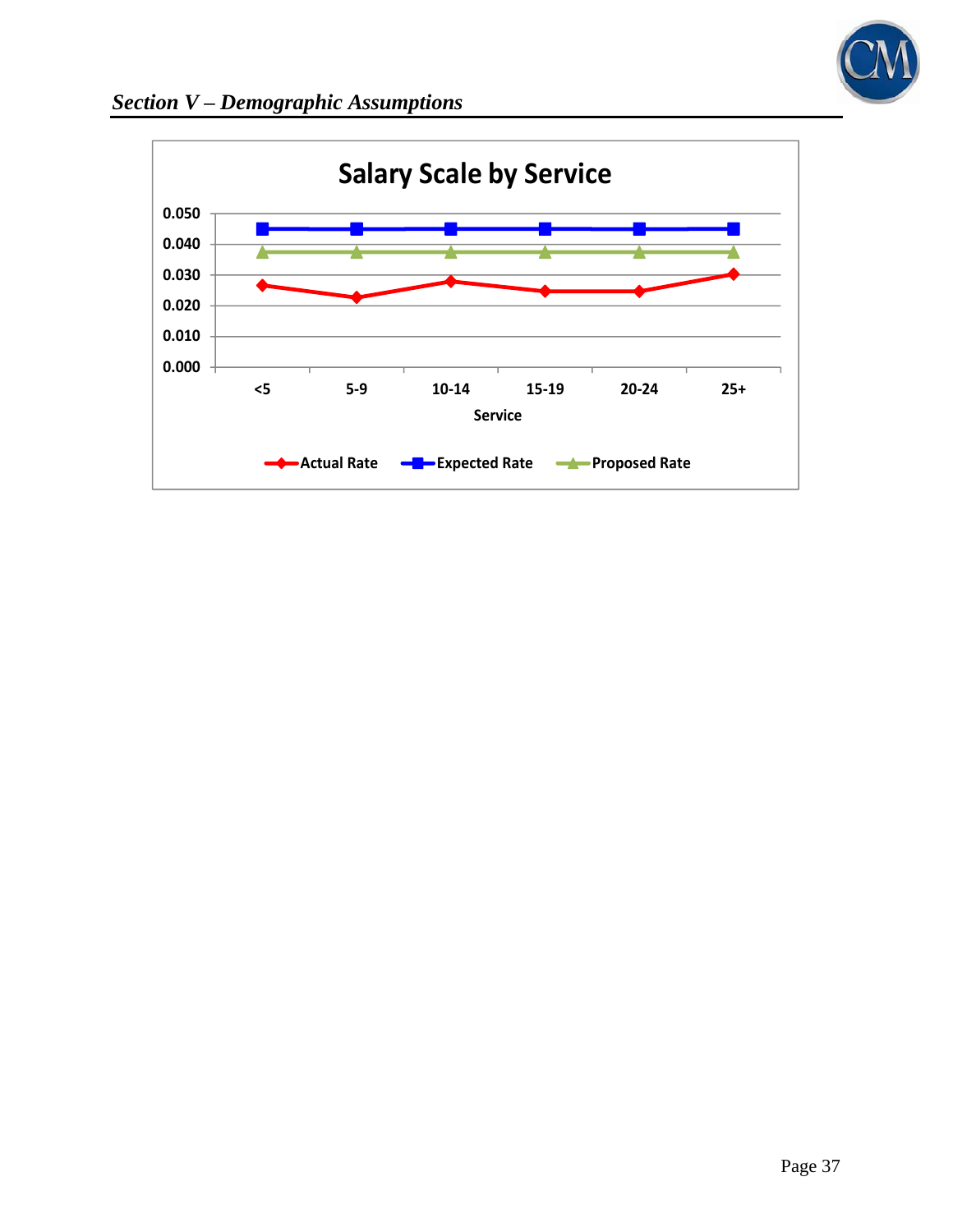

**ADMINISTRATIVE EXPENSES:** Currently, budgeted administrative expenses for the fiscal year are added to the normal cost. **We recommend that a rate of 1.35% of payroll be added to normal cost.**

**OPTION FACTORS:** The option factors currently used by the Retirement System are based on the mortality tables used in the valuation. **We recommend that the factors be revised to be based on the mortality table recommended for the valuation.**

**PERCENT MARRIED**: For members hired on and after July 1, 2012, 100% are assumed to be married with husbands three years older than their wives. **We recommend no change to this assumption.**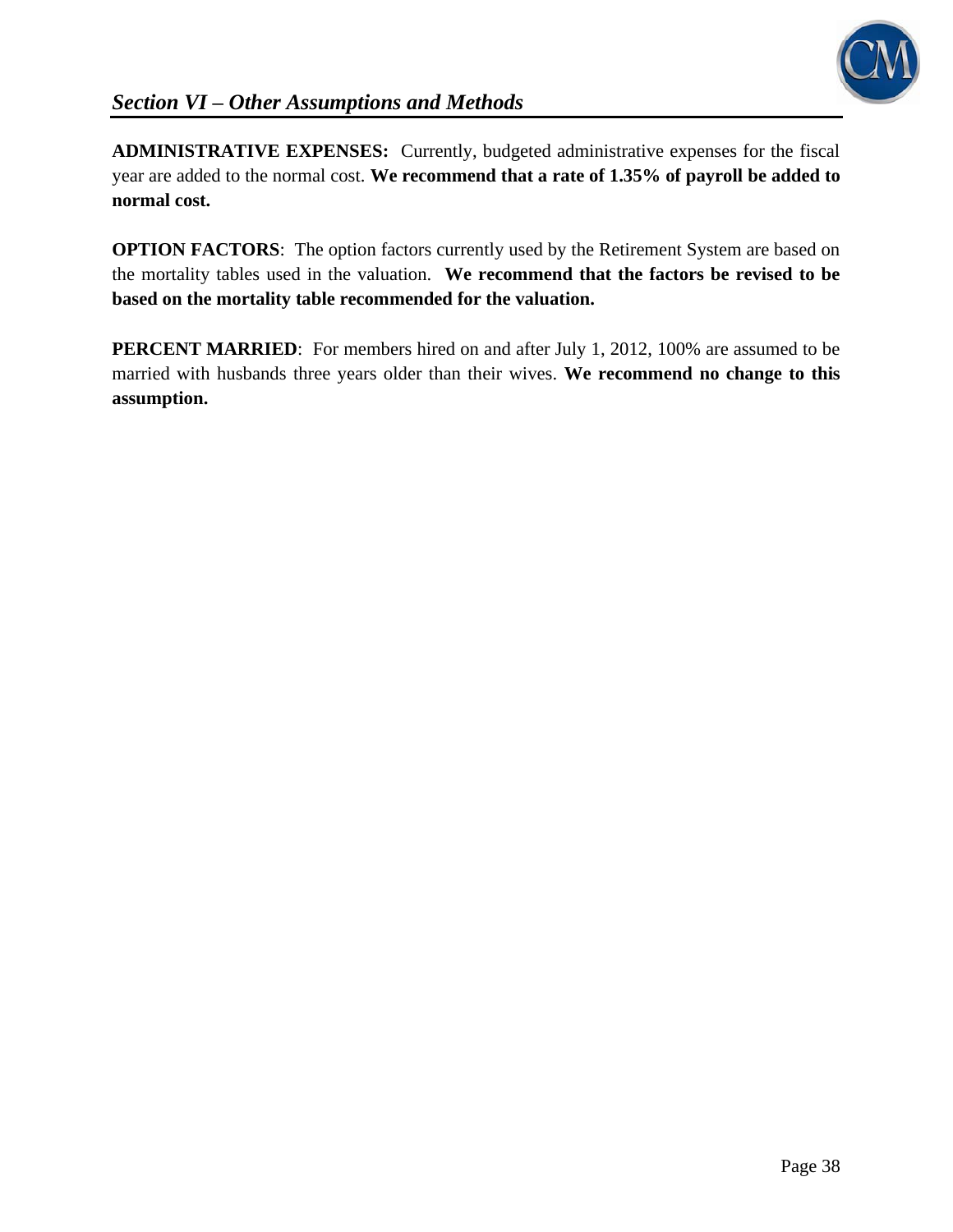

| Year | CPI(U) | Year | CPI(U)  |
|------|--------|------|---------|
| 1961 | 29.8   | 1991 | 136.0   |
| 1962 | 30.2   | 1992 | 140.2   |
| 1963 | 30.6   | 1993 | 144.4   |
| 1964 | 31.0   | 1994 | 148.0   |
| 1965 | 31.6   | 1995 | 152.5   |
| 1966 | 32.4   | 1996 | 156.7   |
| 1967 | 33.3   | 1997 | 160.3   |
| 1968 | 35.7   | 1998 | 163.0   |
| 1969 | 34.7   | 1999 | 166.2   |
| 1970 | 38.8   | 2000 | 172.4   |
| 1971 | 40.6   | 2001 | 178.0   |
| 1972 | 41.7   | 2002 | 179.9   |
| 1973 | 44.2   | 2003 | 183.7   |
| 1974 | 49.0   | 2004 | 189.7   |
| 1975 | 53.6   | 2005 | 194.5   |
| 1976 | 56.8   | 2006 | 202.9   |
| 1977 | 60.7   | 2007 | 208.352 |
| 1978 | 65.2   | 2008 | 218.815 |
| 1979 | 72.3   | 2009 | 215.693 |
| 1980 | 82.7   | 2010 | 217.965 |
| 1981 | 90.6   | 2011 | 225.722 |
| 1982 | 97.0   | 2012 | 229.478 |
| 1983 | 99.5   | 2013 | 233.504 |
| 1984 | 103.7  | 2014 | 238.343 |
| 1985 | 107.6  | 2015 | 238.638 |
| 1986 | 109.5  | 2016 | 241.018 |
| 1987 | 113.5  | 2017 | 244.955 |
| 1988 | 118.0  | 2018 | 251.989 |
| 1989 | 124.1  | 2019 | 256.143 |
| 1990 | 129.9  | 2020 | 257.797 |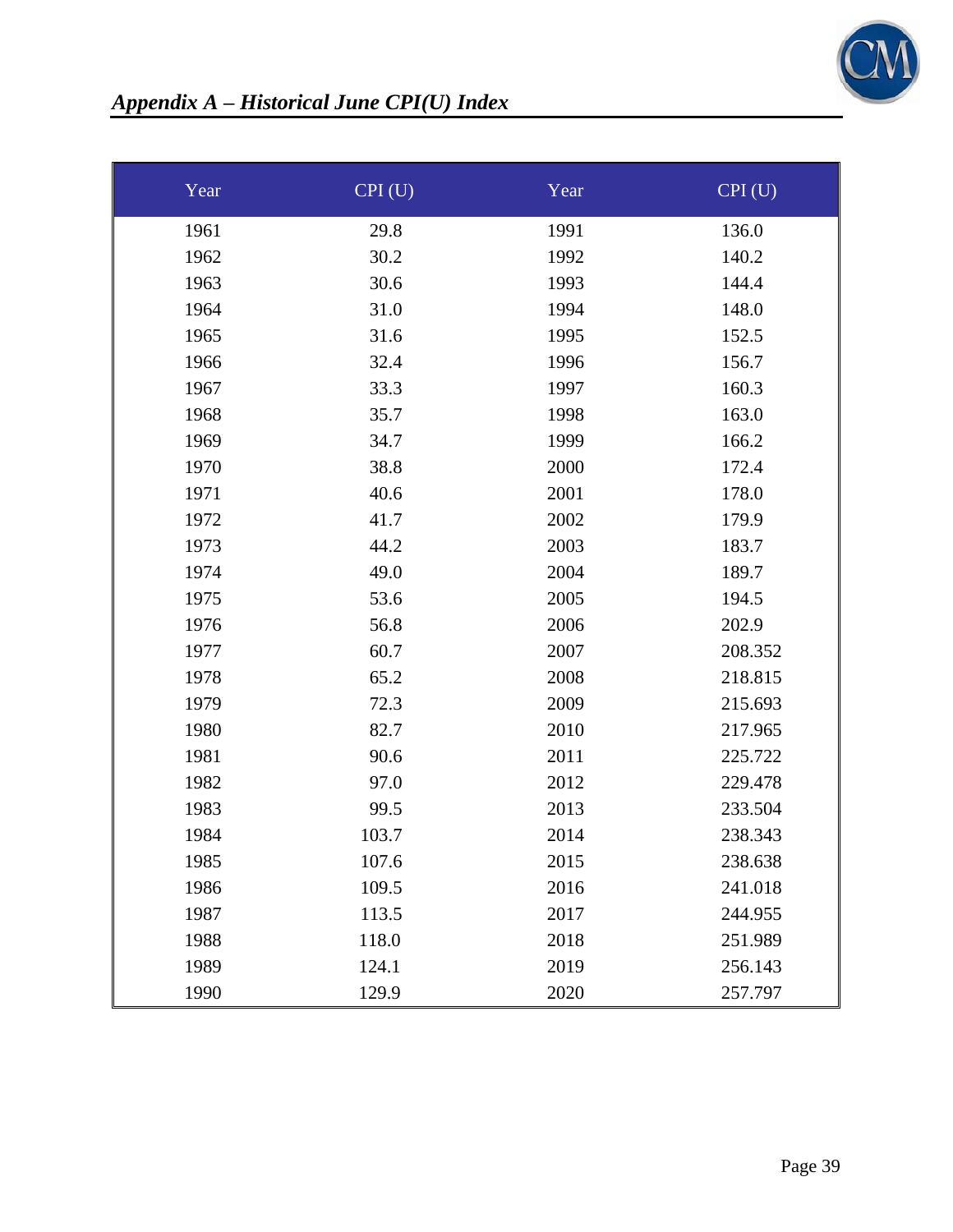

# **As Provided by the System**

## **Arithmetic Rates of Return and Standard Deviations by Asset Class**

| <b>Asset Class</b>         | <b>Expected Rate of Return*</b> | <b>Standard Deviation</b> |
|----------------------------|---------------------------------|---------------------------|
| <b>Fixed Income</b>        | 1.4%                            | 2.3%                      |
| <b>US Large Stocks</b>     | 12.1%                           | 19.8%                     |
| <b>US Small Stocks</b>     | 16.3%                           | 31.5%                     |
| Int'l Developed Mkt Stocks | 12.1%                           | 21.8%                     |
| Int'l Emerging Mkt Stocks  | 13.3%                           | 31.7%                     |
| Alternatives               | 13.5%                           | 27.9%                     |

\*Includes 2.90% assumed inflation

## **Asset Class Correlation Coefficients**

| <b>Asset Class</b>         | <b>Fixed</b><br>Income | <b>US Large</b><br><b>Stocks</b> | <b>US Small</b><br><b>Stocks</b> | <b>Int'l Dev</b><br><b>Mkt</b><br><b>Stocks</b> | Int'l EM<br><b>Mkt</b><br><b>Stocks</b> | <b>Alts</b> |
|----------------------------|------------------------|----------------------------------|----------------------------------|-------------------------------------------------|-----------------------------------------|-------------|
| Fixed Income               | 1.00                   |                                  |                                  |                                                 |                                         |             |
| <b>US Large Stocks</b>     | 0.01                   | 1.00                             |                                  |                                                 |                                         |             |
| <b>US Small Stocks</b>     | (0.09)                 | 0.79                             | 1.00                             |                                                 |                                         |             |
| Int'l Developed Mkt Stocks | (0.11)                 | 0.67                             | 0.51                             | 1.00                                            |                                         |             |
| Int'l Emerging Mkt Stocks  | (0.11)                 | 0.67                             | 0.51                             | 0.72                                            | 1.00                                    |             |
| Alternatives               | 0.31                   | 0.74                             | 0.74                             | 0.64                                            | 0.62                                    | 1.00        |

#### **Asset Allocation Targets**

| <b>Asset Class</b>         | <b>Asset Allocation</b> |
|----------------------------|-------------------------|
| Fixed Income               | 30.0%                   |
| <b>US Large Stocks</b>     | 46.4%                   |
| <b>US Small Stocks</b>     | 1.1%                    |
| Int'l Developed Mkt Stocks | 11.7%                   |
| Int'l Emerging Mkt Stocks  | 5.8%                    |
| Alternatives               | 5.0%                    |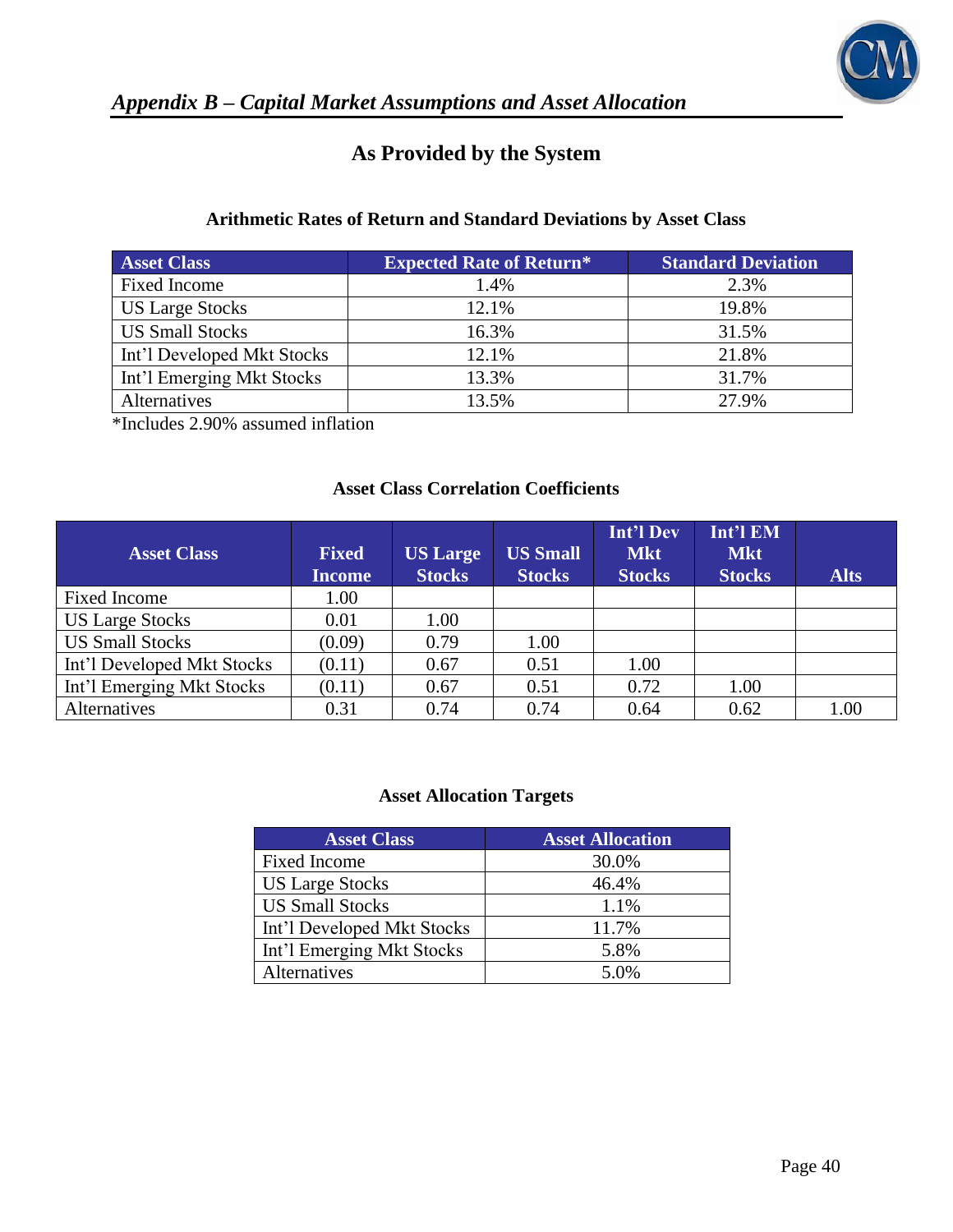

# **As Determined by the 2020 Horizon Actuarial Services, LLC. Survey of Capital Market Assumptions (20-year Horizon)**

## **Arithmetic Rates of Return and Standard Deviations by Asset Class**

| <b>Asset Class</b>            | <b>Expected Rate of Return*</b> | <b>Standard Deviation</b> |
|-------------------------------|---------------------------------|---------------------------|
| Fixed Income                  | 2.28%                           | 1.78%                     |
| <b>US Large Stocks</b>        | 8.36%                           | 16.22%                    |
| <b>US Small Stocks</b>        | 9.54%                           | 20.22%                    |
| Int'l Developed Mkt Stocks    | 9.09%                           | 18.05%                    |
| Int'l Emerging Mkt Stocks     | 11.33%                          | 24.23%                    |
| Alternatives (Private Equity) | 12.54%                          | 21.99%                    |

\*Includes 2.17% assumed inflation

## **Asset Class Correlation Coefficients**

| <b>Asset Class</b>            | <b>Fixed</b><br><b>Income</b> | <b>US Large</b><br><b>Stocks</b> | <b>US Small</b><br><b>Stocks</b> | <b>Int'l Dev</b><br><b>Mkt</b><br><b>Stocks</b> | Int'l EM<br><b>Mkt</b><br><b>Stocks</b> | <b>Alts</b> |
|-------------------------------|-------------------------------|----------------------------------|----------------------------------|-------------------------------------------------|-----------------------------------------|-------------|
| <b>Fixed Income</b>           | 1.00                          |                                  |                                  |                                                 |                                         |             |
| <b>US Large Stocks</b>        | (0.08)                        | 1.00                             |                                  |                                                 |                                         |             |
| <b>US Small Stocks</b>        | (0.08)                        | 0.89                             | 1.00                             |                                                 |                                         |             |
| Int'l Developed Mkt Stocks    | (0.07)                        | 0.84                             | 0.76                             | 1.00                                            |                                         |             |
| Int'l Emerging Mkt Stocks     | (0.06)                        | 0.73                             | 0.69                             | 0.80                                            | 1.00                                    |             |
| Alternatives (Private Equity) | (0.06)                        | 0.73                             | 0.71                             | 0.67                                            | 0.59                                    | 1.00        |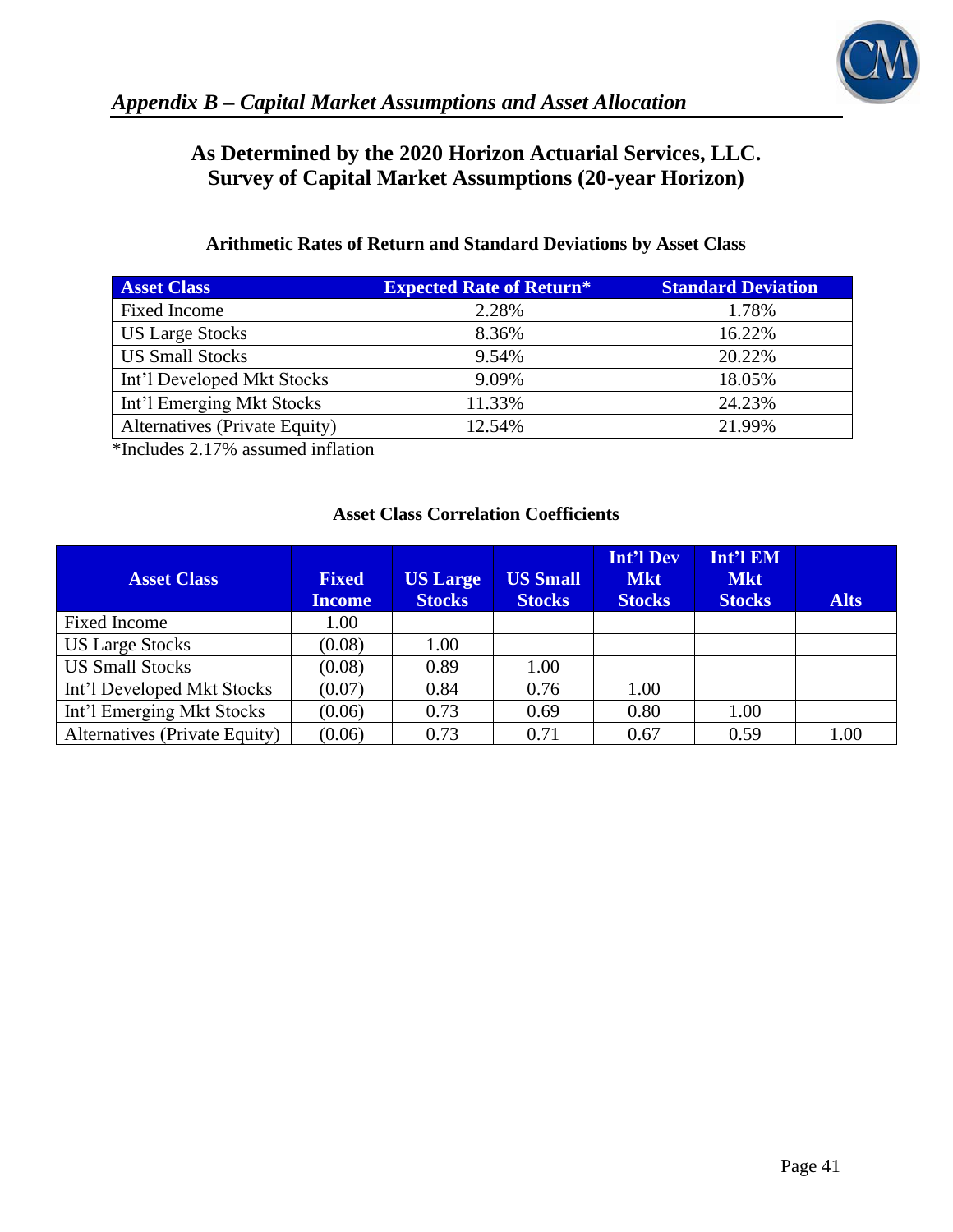

| Year | <b>Wage Index</b> | <b>Annual</b><br><b>Increase</b> | Year | <b>Wage Index</b> | <b>Annual</b><br><b>Increase</b> |
|------|-------------------|----------------------------------|------|-------------------|----------------------------------|
| 1960 | \$4,007.12        | 3.92%                            | 1991 | \$21,811.60       | 3.73%                            |
| 1961 | 4,086.76          | 1.99                             | 1992 | 22,935.42         | 5.15                             |
| 1962 | 4,291.40          | 5.01                             | 1993 | 23,132.67         | 0.86                             |
| 1963 | 4,396.64          | 2.45                             | 1994 | 23,753.53         | 2.68                             |
| 1964 | 4,576.32          | 4.09                             | 1995 | 24,705.66         | 4.01                             |
| 1965 | 4,658.72          | 1.80                             | 1996 | 25,913.90         | 4.89                             |
| 1966 | 4,938.36          | 6.00                             | 1997 | 27,426.00         | 5.84                             |
| 1967 | 5,213.44          | 5.57                             | 1998 | 28,861.44         | 5.23                             |
| 1968 | 5,571.76          | 6.87                             | 1999 | 30,469.84         | 5.57                             |
| 1969 | 5,893.76          | 5.78                             | 2000 | 32,154.82         | 5.53                             |
| 1970 | 6,186.24          | 4.96                             | 2001 | 32,921.92         | 2.39                             |
| 1971 | 6,497.08          | 5.02                             | 2002 | 33,252.09         | 1.00                             |
| 1972 | 7,133.80          | 9.80                             | 2003 | 34,064.95         | 2.44                             |
| 1973 | 7,580.16          | 6.26                             | 2004 | 35,648.55         | 4.65                             |
| 1974 | 8,030.76          | 5.94                             | 2005 | 36,952.94         | 3.66                             |
| 1975 | 8,630.92          | 7.47                             | 2006 | 38,651.41         | 4.60                             |
| 1976 | 9,226.48          | 6.90                             | 2007 | 40,405.48         | 4.54                             |
| 1977 | 9,779.44          | 5.99                             | 2008 | 41,334.97         | 2.30                             |
| 1978 | 10,556.03         | 7.94                             | 2009 | 40,711.61         | $-1.51$                          |
| 1979 | 11,479.46         | 8.75                             | 2010 | 41,673.83         | 2.36                             |
| 1980 | 12,513.46         | 9.01                             | 2011 | 42,979.61         | 3.13                             |
| 1981 | 13,773.10         | 10.07                            | 2012 | 44,321.67         | 3.12                             |
| 1982 | 14,531.34         | 5.51                             | 2013 | 44,888.16         | 1.28                             |
| 1983 | 15,239.24         | 4.87                             | 2014 | 46,481.52         | 3.55                             |
| 1984 | 16,135.07         | 5.88                             | 2015 | 48,098.63         | 3.48                             |
| 1985 | 16,822.51         | 4.26                             | 2016 | 48,642.15         | 1.13                             |
| 1986 | 17,321.82         | 2.97                             | 2017 | 50,321.89         | 3.45                             |
| 1987 | 18,426.51         | 6.38                             | 2018 | 52,145.80         | 3.62                             |
| 1988 | 19,334.04         | 4.93                             | 2019 | 54,099.99         | 3.75                             |
| 1989 | 20,099.55         | 3.96                             |      |                   |                                  |
| 1990 | 21,027.98         | 4.62                             |      |                   |                                  |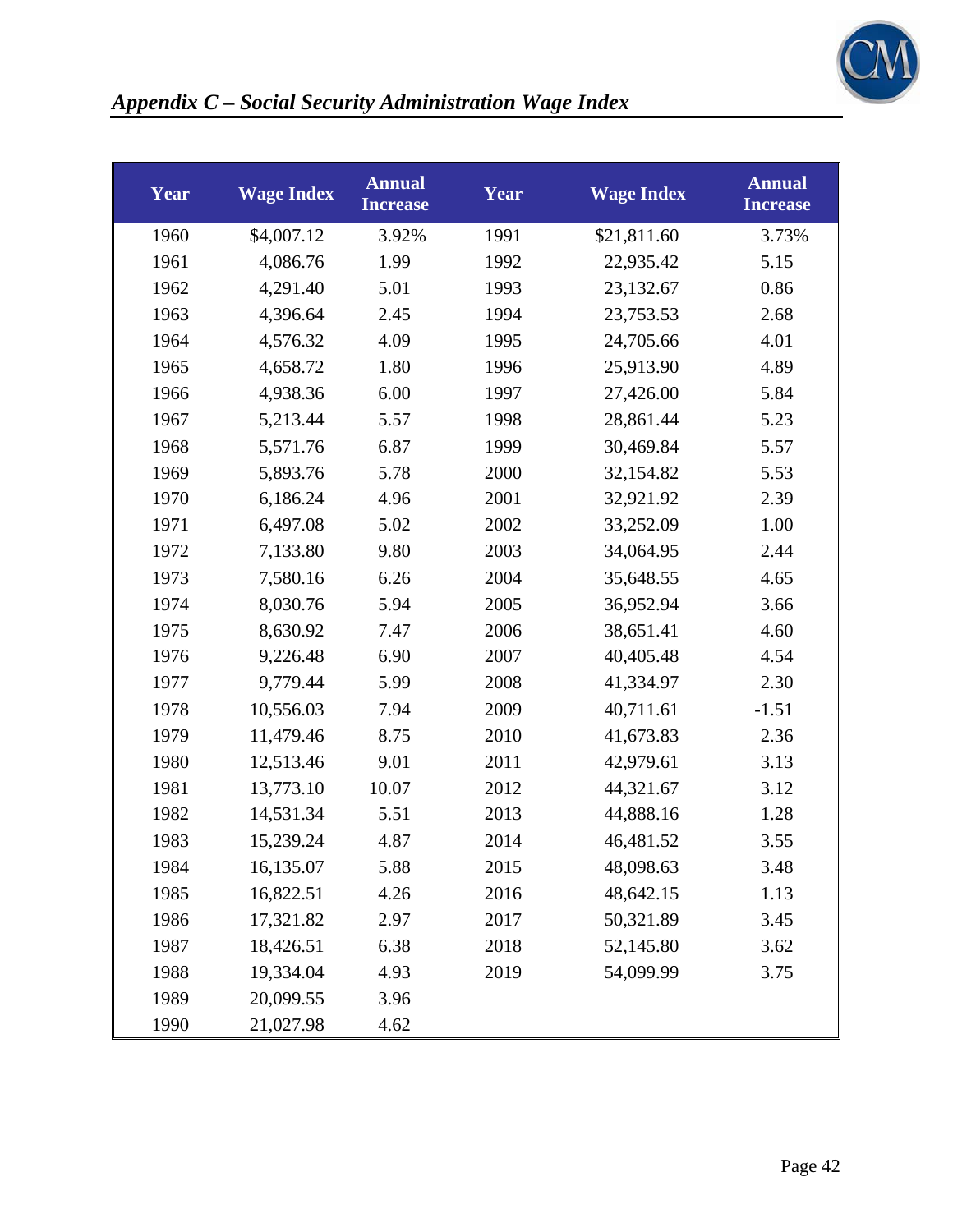

|          |                               |                                      | <b>RATES OF DEATH*</b> | <b>RATES OF</b>    |                                     |
|----------|-------------------------------|--------------------------------------|------------------------|--------------------|-------------------------------------|
| AGE      | <b>RATES OF</b><br>WITHDRAWAL | <b>RATES OF</b><br><b>DISABILITY</b> | <b>MALES</b>           | <b>FEMALES</b>     | <b>SERVICE</b><br><b>RETIREMENT</b> |
| 25       | 0.0500                        | 0.000125                             | 0.00028                | 0.00009            |                                     |
| 26       | 0.0500                        | 0.000250                             | 0.00030                | 0.00010            |                                     |
| 27       | 0.0500                        | 0.000250                             | 0.00031                | 0.00011            |                                     |
| 28       | 0.0500                        | 0.000250                             | 0.00033                | 0.00012            |                                     |
| 29       | 0.0500                        | 0.000250                             | 0.00034                | 0.00013            |                                     |
| 30       | 0.0500                        | 0.000250                             | 0.00036                | 0.00015            |                                     |
| 31       | 0.0500                        | 0.000250                             | 0.00038                | 0.00016            |                                     |
| 32       | 0.0500                        | 0.000250                             | 0.00040                | 0.00018            |                                     |
| 33       | 0.0500                        | 0.000250                             | 0.00042                | 0.00019            |                                     |
| 34       | 0.0500                        | 0.000375                             | 0.00044                | 0.00021            |                                     |
| 35       | 0.0500                        | 0.000375                             | 0.00047                | 0.00023            |                                     |
| 36       | 0.0500                        | 0.000375                             | 0.00050                | 0.00025            |                                     |
| 37       | 0.0500                        | 0.000375                             | 0.00053                | 0.00028            |                                     |
| 38       | 0.0400                        | 0.000500                             | 0.00057                | 0.00030            |                                     |
| 39       | 0.0400                        | 0.000500                             | 0.00061                | 0.00033            |                                     |
| 40       | 0.0400                        | 0.000500                             | 0.00066                | 0.00036            |                                     |
| 41       | 0.0400                        | 0.000500                             | 0.00071                | 0.00040            |                                     |
| 42       | 0.0400                        | 0.000625                             | 0.00077                | 0.00043            |                                     |
| 43       | 0.0350                        | 0.000750                             | 0.00083                | 0.00047            |                                     |
| 44       | 0.0350                        | 0.000750                             | 0.00090                | 0.00051            |                                     |
| 45       | 0.0350                        | 0.000875                             | 0.00098                | 0.00056            |                                     |
| 46       | 0.0350                        | 0.000875                             | 0.00107                | 0.00061            |                                     |
| 47       | 0.0350                        | 0.001000                             | 0.00116                | 0.00066            |                                     |
| 48       | 0.0275                        | 0.001125                             | 0.00127                | 0.00071            |                                     |
| 49       | 0.0275                        | 0.001250                             | 0.00138                | 0.00077            |                                     |
| 50<br>51 | 0.0275<br>0.0275              | 0.001250                             | 0.00149                | 0.00083            |                                     |
| 52       | 0.0275                        | 0.001375<br>0.001500                 | 0.00162<br>0.00175     | 0.00090<br>0.00097 |                                     |
| 53       | 0.0275                        | 0.001750                             | 0.00189                | 0.00105            |                                     |
| 54       | 0.0275                        | 0.002000                             | 0.00203                | 0.00113            |                                     |
| 55       | 0.0275                        | 0.002250                             | 0.00219                | 0.00123            |                                     |
| 56       | 0.0275                        | 0.002500                             | 0.00236                | 0.00133            |                                     |
| 57       | 0.0275                        | 0.002750                             | 0.00255                | 0.00144            |                                     |
| 58       | 0.0250                        | 0.003000                             | 0.00275                | 0.00156            |                                     |
| 59       | 0.0250                        | 0.003250                             | 0.00296                | 0.00170            |                                     |
| 60       | 0.0250                        | 0.003625                             | 0.00319                | 0.00186            | 0.15                                |
| 61       | 0.0250                        | 0.004000                             | 0.00344                | 0.00203            | 0.10                                |
| 62       | 0.0250                        | 0.004375                             | 0.00371                | 0.00222            | 0.10                                |
| 63       | 0.0250                        | 0.004875                             | 0.00401                | 0.00244            | 0.10                                |
| 64       | 0.0250                        | 0.005375                             | 0.00433                | 0.00269            | 0.10                                |
| 65       | 0.0250                        | 0.005875                             | 0.00468                | 0.00296            | 0.13                                |
| 66       | 0.0250                        | 0.006375                             | 0.00506                | 0.00327            | 0.15                                |
| 67       | 0.0250                        | 0.006875                             | 0.00548                | 0.00362            | 0.15                                |
| 68       | 0.0250                        | 0.007375                             | 0.00594                | 0.00400            | 0.18                                |
| 69       | 0.0250                        | 0.008000                             | 0.00646                | 0.00442            | 0.18                                |
| 70       | 0.0250                        | 0.008000                             | 0.00703                | 0.00489            | 0.25                                |
| 71       | 0.0250                        | 0.008000                             | 0.00767                | 0.00541            | 0.25                                |
| 72       | 0.0250                        | 0.008000                             | 0.00837                | 0.00598            | 0.25                                |
| 73       | 0.0250                        | 0.008000                             | 0.00915                | 0.00661            | 0.25                                |
| 74       | 0.0250                        | 0.008000                             | 0.01001                | 0.00731            | 0.25                                |
| 75       | 0.0250                        | 0.008000                             | 0.01096                | 0.00808            | 0.25                                |
| 76       | 0.0250                        | 0.008000                             | 0.01200                | 0.00893            | 0.25                                |
| 77       | 0.0250                        | 0.008000                             | 0.01315                | 0.00986            | 0.25                                |
| 78<br>79 | 0.0000                        | 0.000000<br>0.000000                 | 0.01440                | 0.01090            | 1.00                                |
| 80       | 0.0000<br>0.0000              | 0.000000                             | 0.01578<br>0.01730     | 0.01204<br>0.01330 | 1.00<br>1.00                        |

## **RATES OF SEPARATION FROM ACTIVE SERVICE**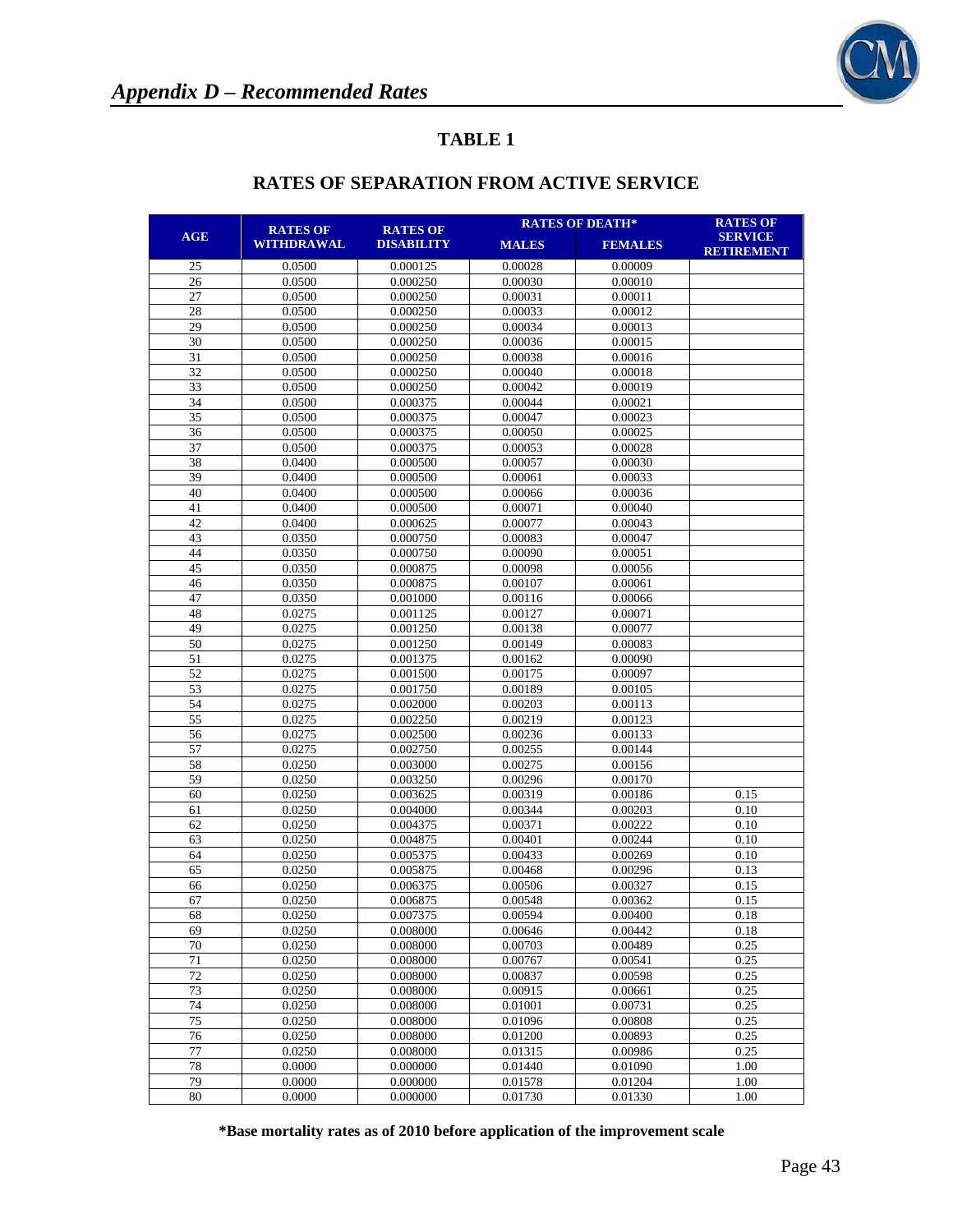

# **RATES OF SALARY INCREASES**

Assumed 3.75% annual increases at all ages.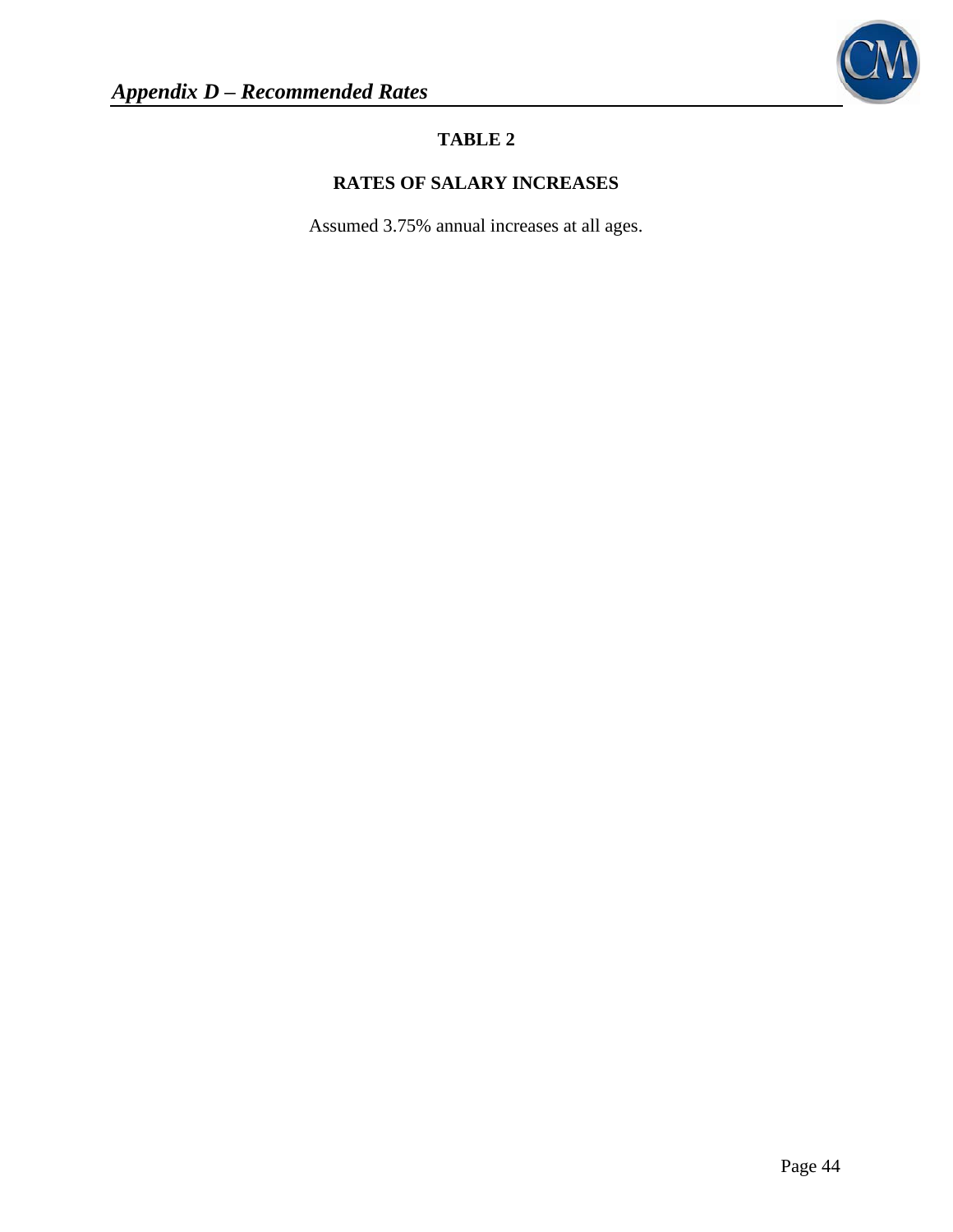

#### **RATES OF MORTALITY FOR MEMBERS RETIRED ON ACCOUNT OF SERVICE\***

| <b>AGE</b> | <b>MALES</b> | <b>FEMALES</b> | AGE | <b>MALES</b> | <b>FEMALES</b> |
|------------|--------------|----------------|-----|--------------|----------------|
| 19         | 0.000389     | 0.000140       | 71  | 0.019992     | 0.014418       |
| 20         | 0.000378     | 0.000130       | 72  | 0.022355     | 0.016168       |
| 21         | 0.000347     | 0.000119       | 73  | 0.025032     | 0.018133       |
| 22         | 0.000326     | 0.000108       | 74  | 0.028046     | 0.020336       |
| 23         | 0.000305     | 0.000097       | 75  | 0.031448     | 0.022799       |
| 24         | 0.000294     | 0.000097       | 76  | 0.035291     | 0.025574       |
| 25         | 0.000315     | 0.000108       | 77  | 0.039638     | 0.028706       |
| 26         | 0.000326     | 0.000119       | 78  | 0.044552     | 0.032249       |
| 27         | 0.000347     | 0.000130       | 79  | 0.050127     | 0.036288       |
| 28         | 0.000357     | 0.000140       | 80  | 0.056427     | 0.040900       |
| 29         | 0.000378     | 0.000162       | 81  | 0.063546     | 0.046181       |
| 30         | 0.000399     | 0.000173       | 82  | 0.071516     | 0.052207       |
| 31         | 0.000420     | 0.000194       | 83  | 0.080388     | 0.059119       |
| 32         | 0.000441     | 0.000205       | 84  | 0.090206     | 0.067014       |
| 33         | 0.000462     | 0.000227       | 85  | 0.100958     | 0.076043       |
| 34         | 0.000494     | 0.000248       | 86  | 0.112697     | 0.086260       |
| 35         | 0.000525     | 0.000270       | 87  | 0.125444     | 0.097697       |
| 36         | 0.000557     | 0.000302       | 88  | 0.139230     | 0.110333       |
| 37         | 0.000599     | 0.000324       | 89  | 0.154056     | 0.124060       |
| 38         | 0.000641     | 0.000356       | 90  | 0.169785     | 0.138596       |
| 39         | 0.000693     | 0.000389       | 91  | 0.186323     | 0.153781       |
| 40         | 0.000746     | 0.000432       | 92  | 0.203616     | 0.169582       |
| 41         | 0.000809     | 0.000464       | 93  | 0.221624     | 0.186062       |
| 42         | 0.000872     | 0.000508       | 94  | 0.240324     | 0.203310       |
| 43         | 0.000945     | 0.000551       | 95  | 0.259676     | 0.221454       |
| 44         | 0.001029     | 0.000605       | 96  | 0.279657     | 0.240602       |
| 45         | 0.001124     | 0.000659       | 97  | 0.300184     | 0.260788       |
| 46         | 0.001218     | 0.000713       | 98  | 0.321153     | 0.282020       |
| 47         | 0.001334     | 0.000767       | 99  | 0.342395     | 0.304128       |
| 48         | 0.001449     | 0.000832       | 100 | 0.363678     | 0.326862       |
| 49         | 0.003129     | 0.002398       | 101 | 0.384720     | 0.349726       |
| 50         | 0.003371     | 0.002516       | 102 | 0.405342     | 0.372535       |
| 51         | 0.003633     | 0.002657       | 103 | 0.425376     | 0.395075       |
| 52         | 0.003906     | 0.002797       | 104 | 0.444696     | 0.417150       |
| 53         | 0.004211     | 0.002938       | 105 | 0.463187     | 0.438577       |
| 54         | 0.004526     | 0.003089       | 106 | 0.480753     | 0.459205       |
| 55         | 0.004861     | 0.003251       | 107 | 0.497322     | 0.478883       |
| 56         | 0.005219     | 0.003434       | 108 | 0.512852     | 0.497524       |
| 57         | 0.005597     | 0.003629       | 109 | 0.525000     | 0.515052       |
| 58         | 0.006017     | 0.003866       | 110 | 0.525000     | 0.531414       |
| 59         | 0.006458     | 0.004147       | 111 | 0.525000     | 0.540000       |
| 60         | 0.006941     | 0.004493       | 112 | 0.525000     | 0.540000       |
| 61         | 0.007487     | 0.004903       | 113 | 0.525000     | 0.540000       |
| 62         | 0.008085     | 0.005400       | 114 | 0.525000     | 0.540000       |
| 63         | 0.008778     | 0.005962       | 115 | 0.525000     | 0.540000       |
| 64         | 0.009587     | 0.006620       | 116 | 0.525000     | 0.540000       |
| 65         | 0.010532     | 0.007366       | 117 | 0.525000     | 0.540000       |
| 66         | 0.011634     | 0.008208       | 118 | 0.525000     | 0.540000       |
| 67         | 0.012905     | 0.009169       | 119 | 1.000000     | 1.000000       |
| 68         | 0.014364     | 0.010260       | 120 | 1.000000     | 1.000000       |
| 69         | 0.016023     | 0.011480       |     |              |                |
| 70         | 0.017882     | 0.012863       |     |              |                |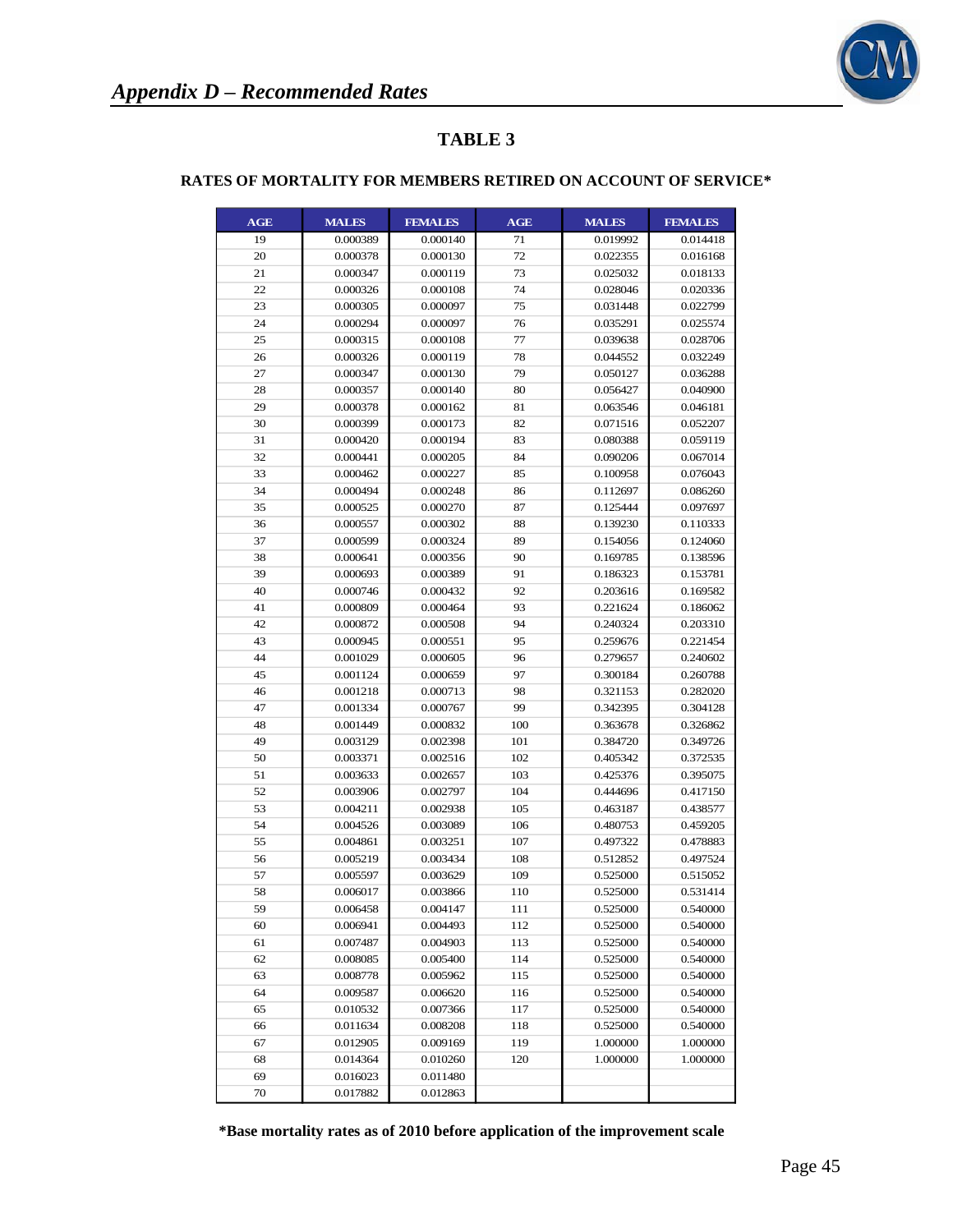

#### **RATES OF MORTALITY FOR BENEFICIARIES OF DECEASED MEMBERS\***

| <b>AGE</b> | <b>MALES</b> | <b>FEMALES</b> | AGE | <b>MALES</b> | <b>FEMALES</b> |
|------------|--------------|----------------|-----|--------------|----------------|
| 19         | 0.000382     | 0.000126       | 71  | 0.029797     | 0.018659       |
| 20         | 0.000350     | 0.000116       | 72  | 0.032690     | 0.020507       |
| 21         | 0.000329     | 0.000105       | 73  | 0.035849     | 0.022586       |
| 22         | 0.000307     | 0.000095       | 74  | 0.039284     | 0.024896       |
| 23         | 0.000297     | 0.000095       | 75  | 0.043036     | 0.027500       |
| 24         | 0.000318     | 0.000105       | 76  | 0.047170     | 0.030429       |
| 25         | 0.000329     | 0.000116       | 77  | 0.051728     | 0.033747       |
| 26         | 0.000350     | 0.000126       | 78  | 0.056816     | 0.037517       |
| 27         | 0.000360     | 0.000136       | 79  | 0.062508     | 0.041843       |
| 28         | 0.000382     | 0.000157       | 80  | 0.068879     | 0.046778       |
| 29         | 0.000403     | 0.000168       | 81  | 0.075991     | 0.052437       |
| 30         | 0.000424     | 0.000189       | 82  | 0.083899     | 0.058916       |
| 31         | 0.000445     | 0.000200       | 83  | 0.092676     | 0.066318       |
| 32         | 0.000466     | 0.000221       | 84  | 0.102375     | 0.074781       |
| 33         | 0.000498     | 0.000242       | 85  | 0.113049     | 0.084315       |
| 34         | 0.000530     | 0.000263       | 86  | 0.124741     | 0.094931       |
| 35         | 0.000562     | 0.000294       | 87  | 0.137567     | 0.106533       |
| 36         | 0.000604     | 0.000315       | 88  | 0.152831     | 0.118955       |
| 37         | 0.000647     | 0.000347       | 89  | 0.169038     | 0.132258       |
| 38         | 0.000700     | 0.000378       | 90  | 0.186083     | 0.146496       |
| 39         | 0.000753     | 0.000420       | 91  | 0.203902     | 0.161711       |
| 40         | 0.000816     | 0.000452       | 92  | 0.222452     | 0.177933       |
| 41         | 0.000880     | 0.000494       | 93  | 0.241680     | 0.195195       |
| 42         | 0.000954     | 0.000536       | 94  | 0.261544     | 0.213486       |
| 43         | 0.005819     | 0.002751       | 95  | 0.281971     | 0.232775       |
| 44         | 0.006063     | 0.002866       | 96  | 0.302884     | 0.252987       |
| 45         | 0.006318     | 0.002982       | 97  | 0.324159     | 0.274019       |
| 46         | 0.006583     | 0.003108       | 98  | 0.345655     | 0.295680       |
| 47         | 0.006848     | 0.003234       | 99  | 0.367142     | 0.317782       |
| 48         | 0.007431     | 0.003360       | 100 | 0.388384     | 0.340011       |
| 49         | 0.007674     | 0.003591       | 101 | 0.409202     | 0.362187       |
| 50         | 0.007918     | 0.003843       | 102 | 0.429427     | 0.384101       |
| 51         | 0.008173     | 0.004106       | 103 | 0.448931     | 0.405563       |
| 52         | 0.008448     | 0.004379       | 104 | 0.467598     | 0.426395       |
| 53         | 0.008734     | 0.004683       | 105 | 0.485332     | 0.446450       |
| 54         | 0.009052     | 0.004998       | 106 | 0.502058     | 0.465581       |
| 55         | 0.009402     | 0.005334       | 107 | 0.517736     | 0.483704       |
| 56         | 0.009794     | 0.005702       | 108 | 0.530000     | 0.500745       |
| 57         | 0.010229     | 0.006101       | 109 | 0.530000     | 0.516652       |
| 58         | 0.010727     | 0.006531       | 110 | 0.530000     | 0.525000       |
| 59         | 0.011310     | 0.007004       | 111 | 0.530000     | 0.525000       |
| 60         | 0.011978     | 0.007529       | 112 | 0.530000     | 0.525000       |
| 61         | 0.012741     | 0.008106       | 113 | 0.530000     | 0.525000       |
| 62         | 0.013632     | 0.008747       | 114 | 0.530000     | 0.525000       |
| 63         | 0.014670     | 0.009440       | 115 | 0.530000     | 0.525000       |
| 64         | 0.015868     | 0.010217       | 116 | 0.530000     | 0.525000       |
| 65         | 0.017257     | 0.011057       | 117 | 0.530000     | 0.525000       |
| 66         | 0.018826     | 0.012002       | 118 | 1.000000     | 1.000000       |
| 67         | 0.020596     | 0.013041       | 119 | 1.000000     | 1.000000       |
| 68         | 0.022567     | 0.014207       | 120 | 1.000000     | 1.000000       |
| 69         | 0.024751     | 0.015519       |     |              |                |
| 70         | 0.027157     | 0.017000       |     |              |                |